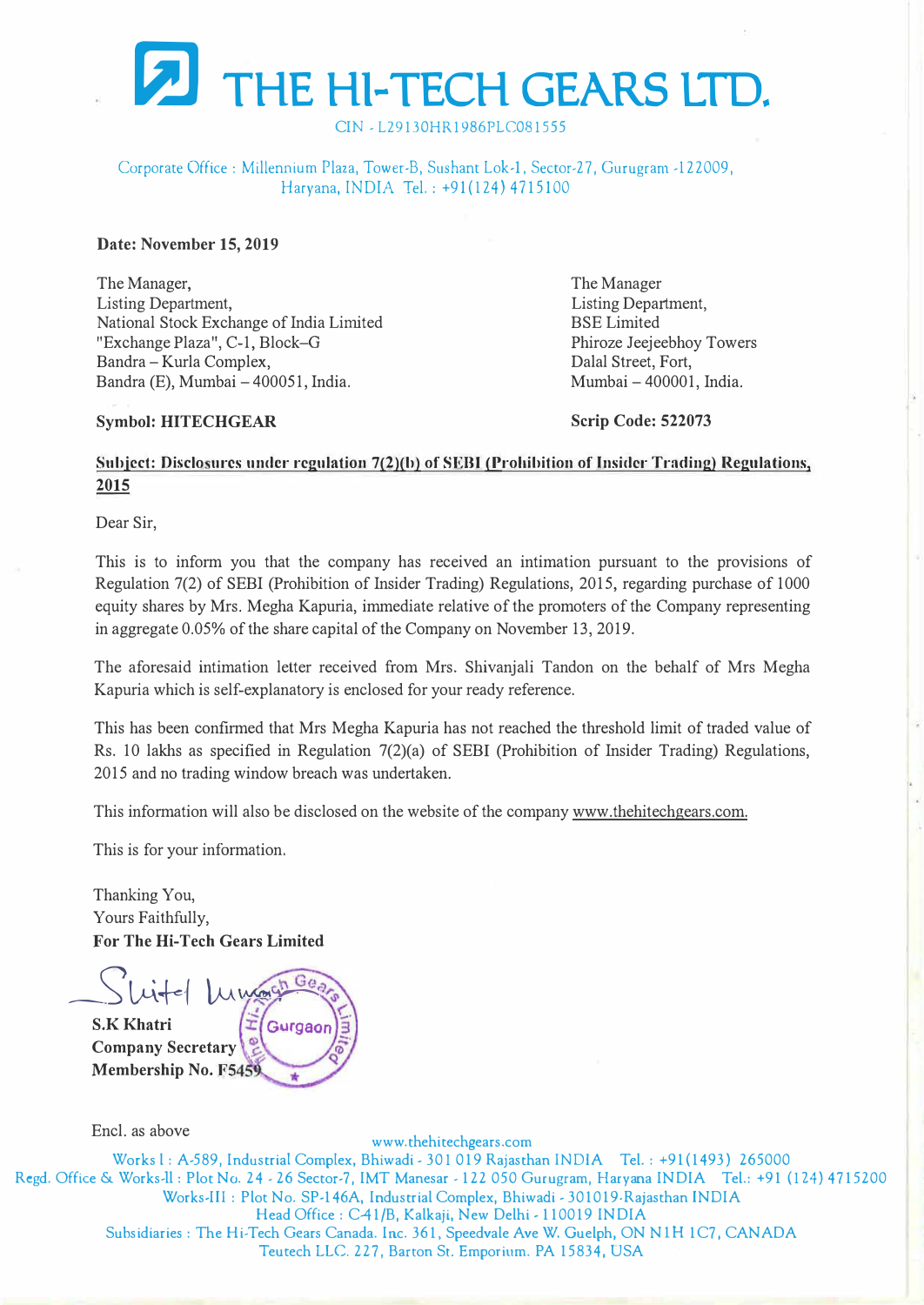Date: November 13, 2019

To **The Company Secretary The Hi-Tech Gears Limited**  14<sup>th</sup> Floor, Millennium Tower - B Sushant Lok-1, Gurgaon, Haryana

In Reference: BSE Code: 522073 NSE Code: HITECHGEAR

#### **Subject: Disclosure under Regulation 7(2)(a) SEBI (Prohibition of Insider Trading) Regulations, 2015**

Dear Sir,

I Shivanjali Tandon, duly authorized by Mrs. Megha Kapuria vide authority letter dated June 21, 2019 with respect to making the disclosure(s) under SEBI (Prohibition of Insider Trading) Regulations, 2015 and Company's Code of Conduct to Regulate, Monitor and Report trading by Designated Persons.

Therefore, please find the attached herewith the disclosure as required under Regulation 7(2)(a) SEBI (Prohibition of Insider Trading) Regulations, 2015, if applicable, regarding purchase of 1000 equity shares. The shares were purchased in the following manner from NSE:

| Date of transaction | N <sub>0</sub><br>0t<br>purchased | shares   Average price | Value of shares including<br>brokerage (Amount in Rs.) |
|---------------------|-----------------------------------|------------------------|--------------------------------------------------------|
| 11.11.2019          | 151                               | 179.90                 | 27220.40                                               |
| 13.11.2019          | 849                               | 179.90                 | 152735.10                                              |

The total equity shares held by Mrs Megha Kapuria is now 9700, which is 0.05%.

I further declare that the aforesaid shares were purchased from open Market, when the trading window was not closed.

Please disclose the information to the Stock Exchanges, where the shares are listed in compliance of the above mentioned Regulations, if applicable.

Kindly update the records.

Yours sincerely,

Signature: **Shivanjali Tandon Under the authority of Mrs. Megha Kapuria**  Encl. as above

CC:

1. The Manager (Listing) Bombay Stock Exchange Ltd. Mumbai

2. The Manager (Listing) National Stock Exchange Ltd. Mumbai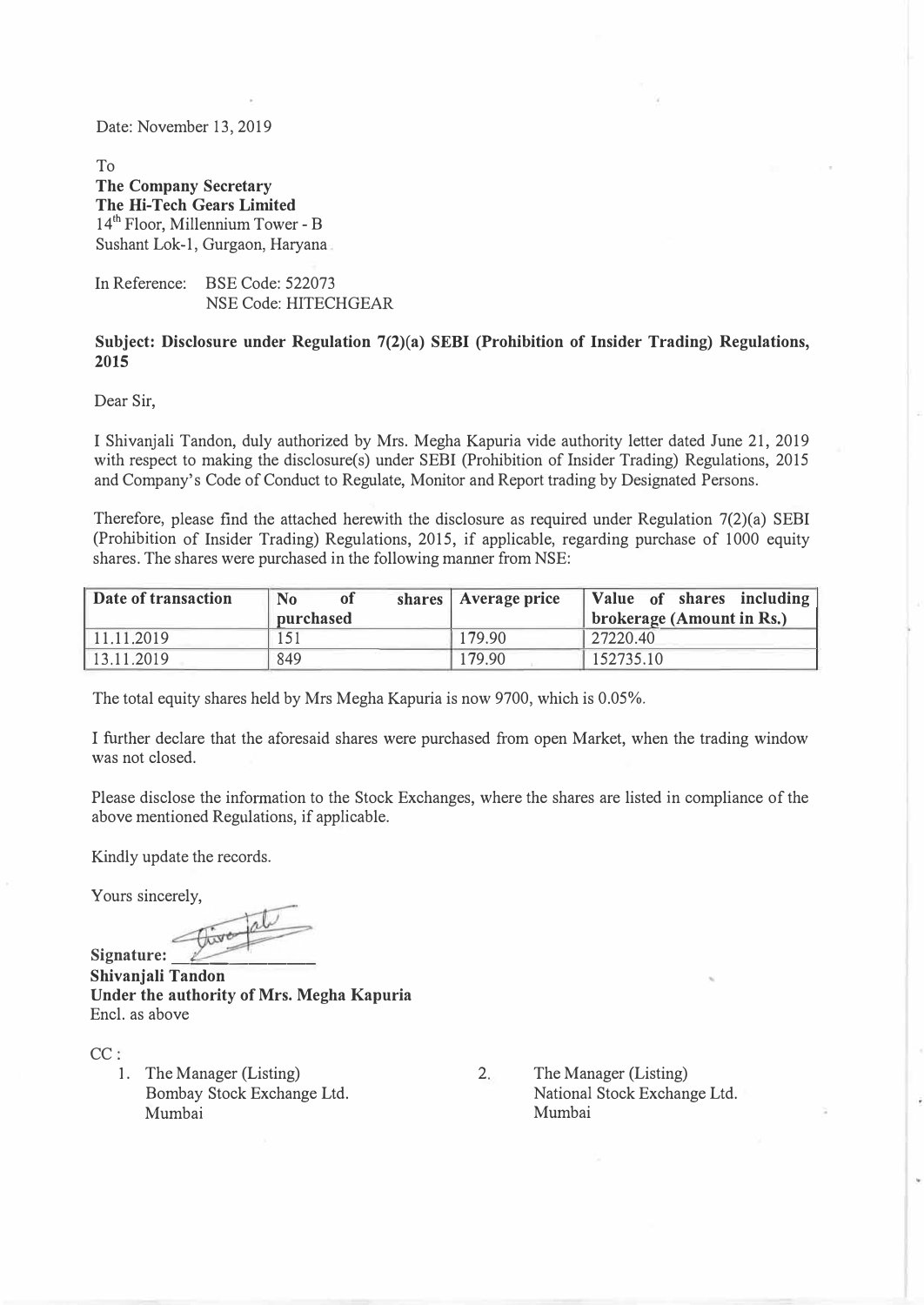## **FORMC**

**SEBI (Prohibition of Insider Trading) Regulations, 2015 [Regulation 7(2) read with Regulation 6 (2) -Continual disclosure]** 

Name of the Company: The Hi-Tech Gears Limited **ISIN** of the Company: INE127B01011 Details of change in holding of Securities of Promoter, Employee or Director of a listed company and other such persons as mentioned in Regulation 6(2).

| Name,<br>PAN,<br>CIN/DIN,<br>& address<br>with<br>contact<br><b>Nos</b> | <b>Category of</b><br>Person<br>(Promoters/<br>KMP/<br>Directors/<br><b>Immediate</b><br>relative to /<br>others etc.) | <b>Securities held prior</b><br>to acquisition /<br>disposal                                                         | securities acquired/disposed          |                                                                                                                                        |     |                                           | <b>Securities held</b><br>post acquisition/<br>disposal                             |                                                                                                                                    | Date of allotment<br>advice/ acquisition<br>of shares/sale of<br>shares specify |                             | Date of<br>intimati<br>on to<br>compan<br>${\bf y}$ | Mode of<br>acquisition /<br>disposal (on<br>market/publi<br>c/ rights/<br>preferential<br>offer / off<br>market/<br><b>Inter-se</b><br>transfer,<br><b>ESOPs etc.)</b> |                                              |
|-------------------------------------------------------------------------|------------------------------------------------------------------------------------------------------------------------|----------------------------------------------------------------------------------------------------------------------|---------------------------------------|----------------------------------------------------------------------------------------------------------------------------------------|-----|-------------------------------------------|-------------------------------------------------------------------------------------|------------------------------------------------------------------------------------------------------------------------------------|---------------------------------------------------------------------------------|-----------------------------|-----------------------------------------------------|------------------------------------------------------------------------------------------------------------------------------------------------------------------------|----------------------------------------------|
|                                                                         |                                                                                                                        | Type of<br>security<br>(For eg. $-$<br>Shares,<br>Warrants,<br>Convertib<br><b>le</b><br><b>Debenture</b><br>s etc.) | No. and<br>$%$ of<br>sharehol<br>ding | <b>Type of</b><br>securit<br>y (For<br>$eg. -$<br>Shares,<br>Warra<br>nts,<br><b>Conver</b><br>tible<br><b>Debent</b><br>ures<br>etc.) | No. | Value of<br><b>Securities</b>             | Transac<br>t ion<br><b>Type</b><br>(Buy/<br>Sale/<br>Pledge /<br>Revoke/<br>Invoke) | Type of<br>security<br>(For eg.<br>$\overline{\phantom{0}}$<br>Shares,<br>Warran<br>ts,<br>Convert<br>ible<br>Debentu<br>res etc.) | No.<br>and $\%$<br>of<br>shareh<br>olding                                       | From                        | T <sub>o</sub>                                      |                                                                                                                                                                        |                                              |
| Name:<br>Megha<br>Kapuria                                               | Immediate<br>relative to<br>Promoters                                                                                  | Equity<br><b>Shares</b>                                                                                              | 8700<br>(0.046%                       | Equity<br><b>Shares</b>                                                                                                                | 151 | Rs.27,220.40<br>(including)<br>brokerage) | <b>Buy</b>                                                                          | Equity<br><b>Shares</b>                                                                                                            | 8851<br>(0.047)<br>$\%$ )                                                       | Novemb<br>$er 11$ ,<br>2019 | Novemb<br>$er 11$ ,<br>2019                         | Novemb<br>er 13,<br>2019                                                                                                                                               | On Market<br>(National<br>Stock<br>Exchange) |